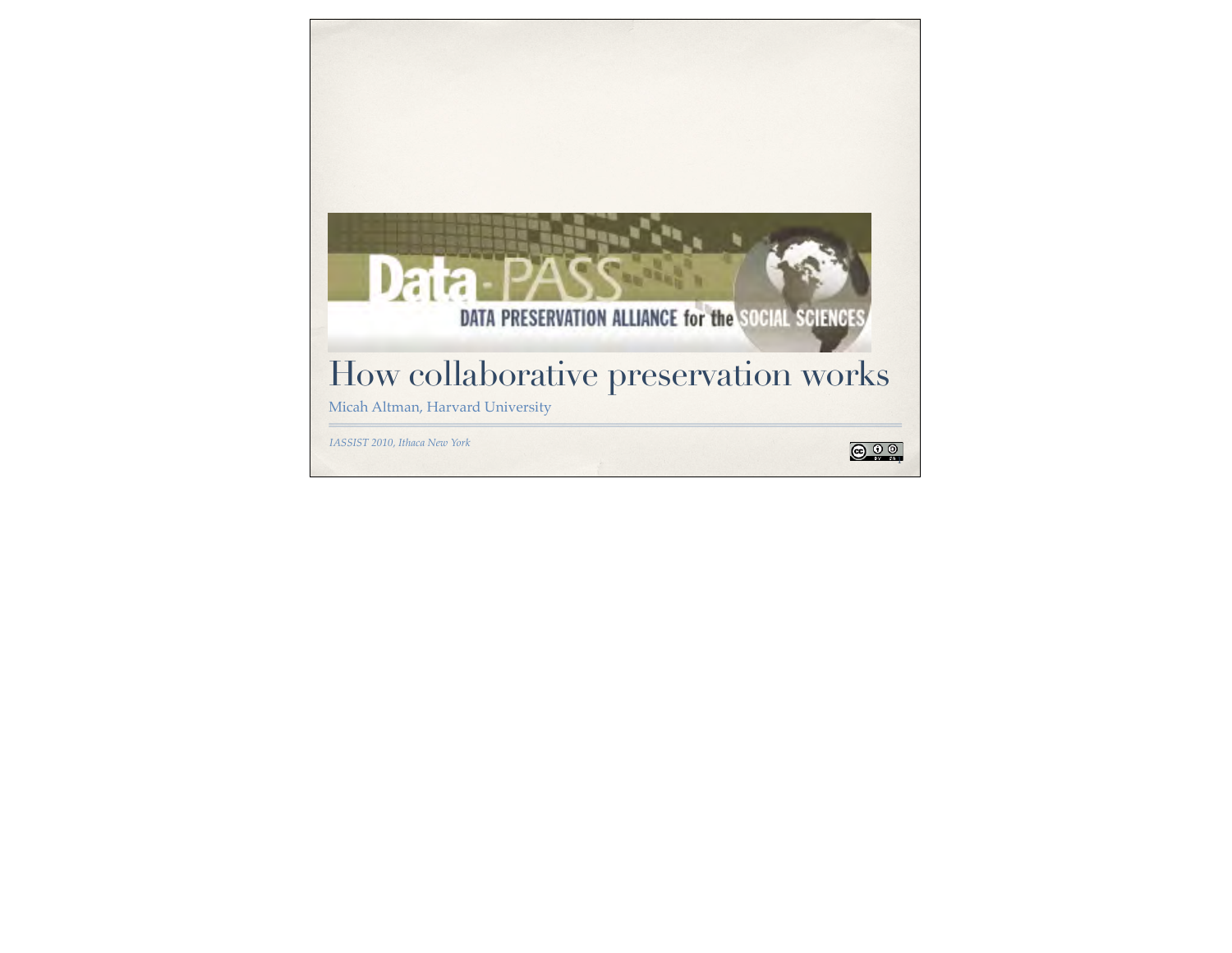# What's next?

- ✤ What is Data-PASS?
- ✤ Challenges of preserving scientific evidence

2

- ✤ Converging trends
- ✤ Benefits of institutional collaboration
- ✤ Evolving structure of collaboration
- ✤ Services and infrastructure

*How collaborative preservation works.*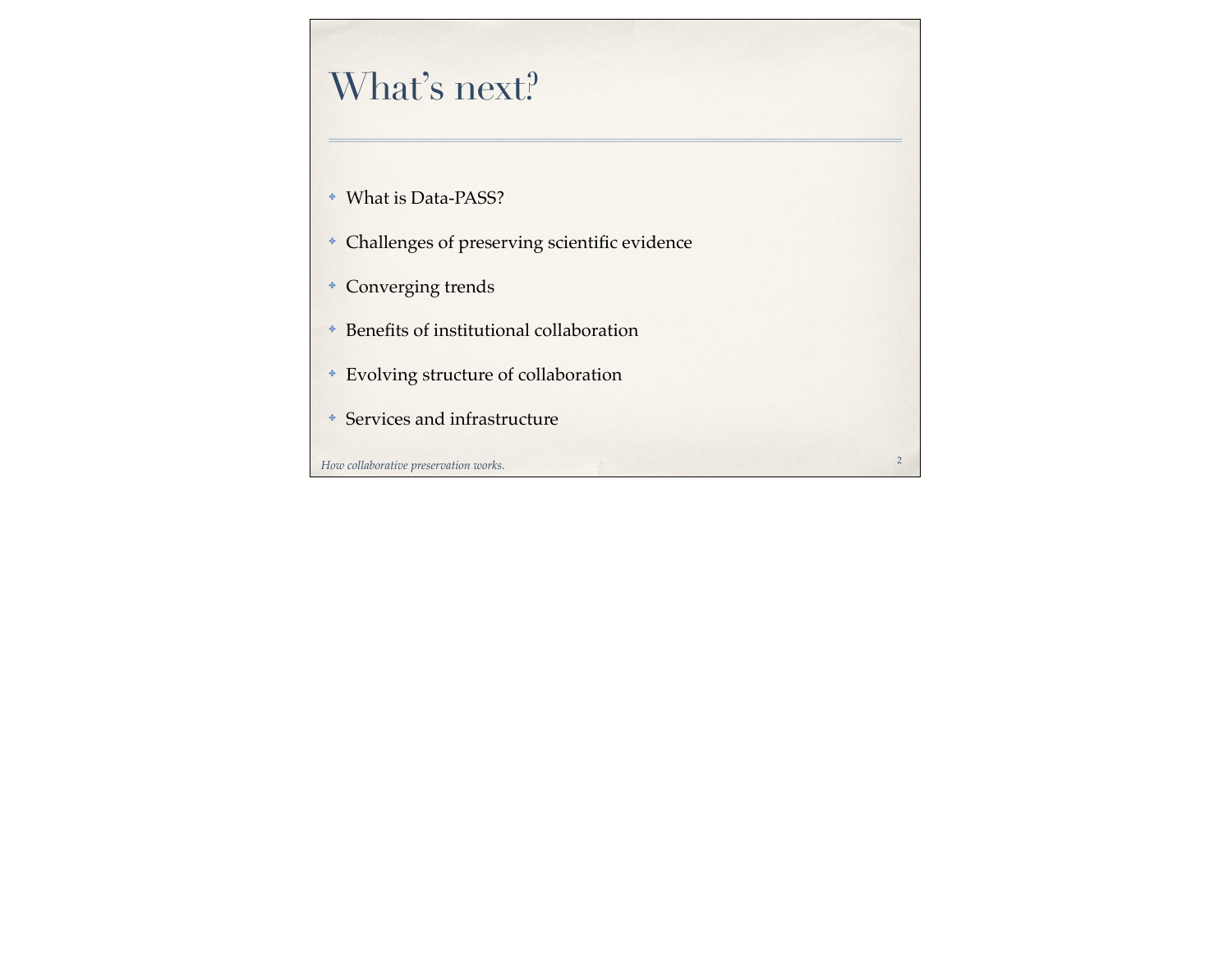## Collaborators and Co-Conspirators

- ✤ Margaret Adams, Caroline Arms, Ed Bachman, Nitin Borwankar, Adam Buchbinder, Ken Bollen, Bryan Beecher, Steve Burling, Jonathan Crabtree, Darrell Donakowski, Myron Gutmann, Gary King, Patrick King, Jared Lyle, Marc Maynard, Amy Pienta, Lois Timms-Ferrarra, Copeland Young.
- ✤ **Research Support**

Thanks to the Library of Congress (PA#NDP03-1), the National Science Foundation (DMS-0835500, SES 0112072), IMLS (LG-05-09-0041-09), the Harvard University Library, the Institute for Quantitative Social Science, the Harvard-MIT Data Center, and the Murray Research Archive.

3

*How collaborative preservation works.*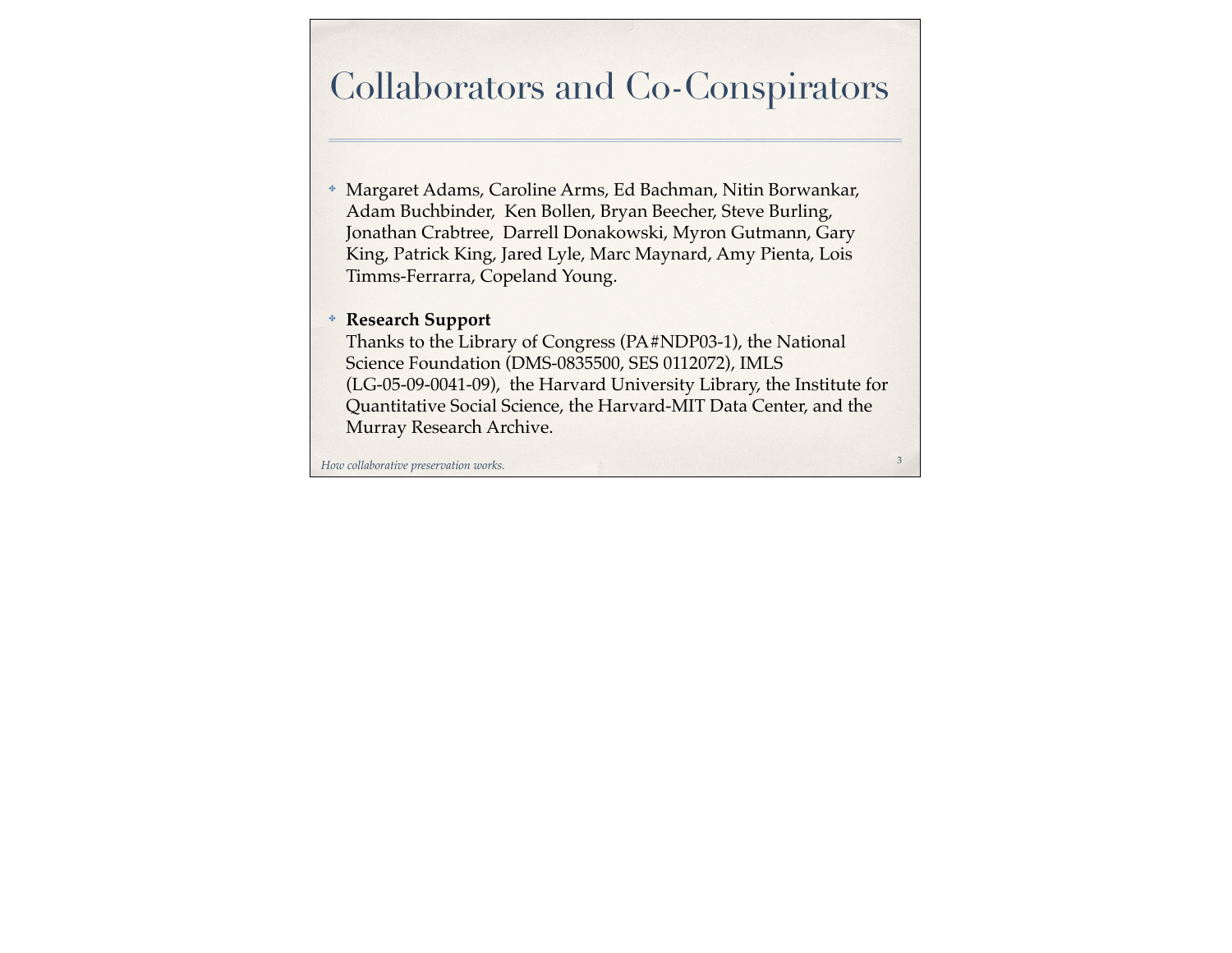## What is Data-PASS?

- ✤ Data-PASS is a broad-based partnership of data archives dedicated to acquiring and preserving data at-risk of being lost to the social science research community.
- Data-PASS partners have rescued thousands of data sets and created the largest catalog of social science data in existence.
- ✤ Data-PASS partners collaborate to
	- ✤ identify and promote good archival practices,
	- ✤ seek out at-risk research data,
	- ✤ build preservation infrastructure,
	- ✤ and mutually safeguard collections.
- ✤ Our current initiatives include:
	- ✤ improving data citation practices,
	- ✤ automatic policy-based archival replication

*How collaborative preservation works.*



4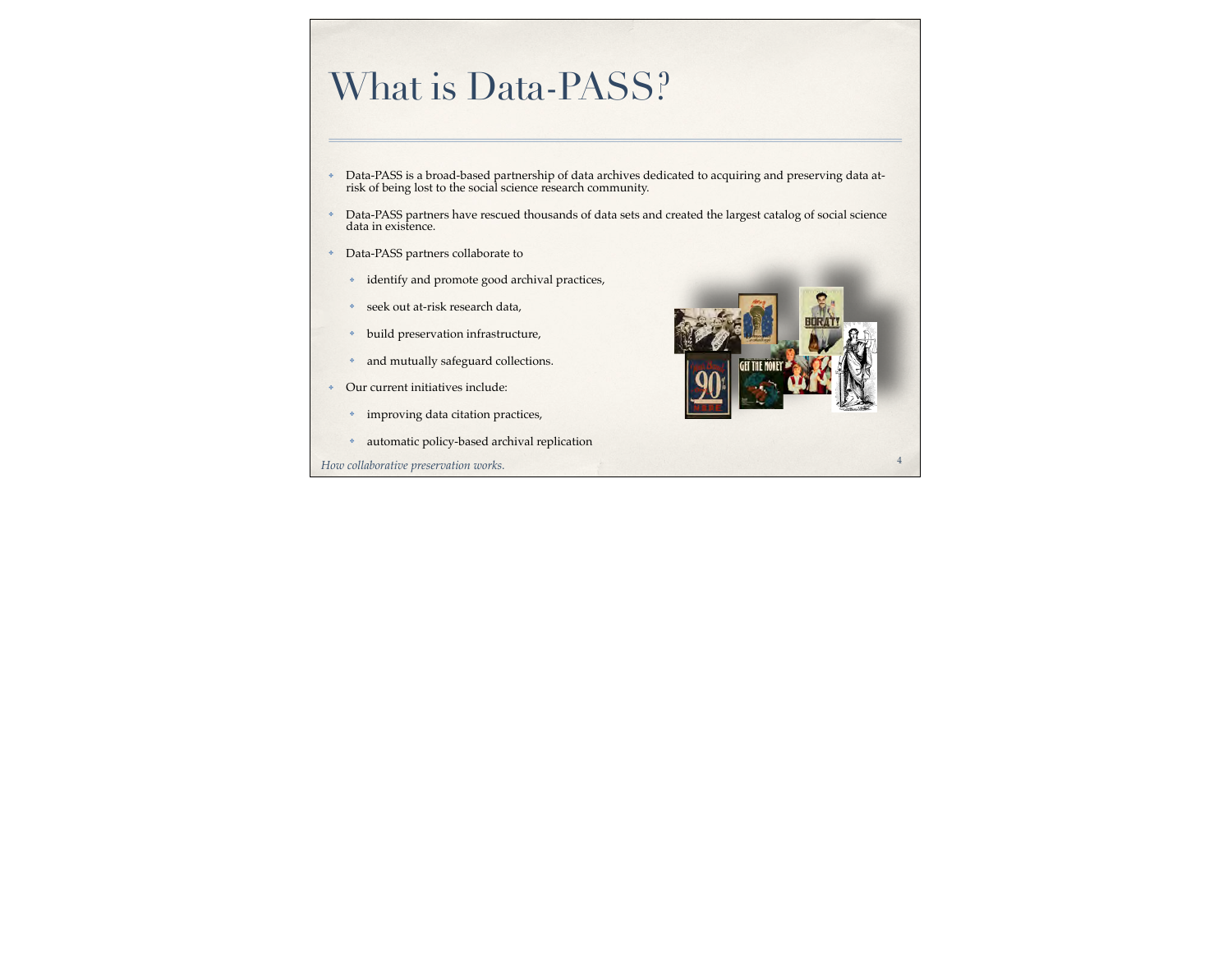## Challenges of Preserving Scientific Evidence

- ✤ Scientists expectations are changing
	- ✤ Movements toward open access and open data
	- ✤ Specialized workflow systems
	- ✤ Diversity of approaches to managing replication and community data
- ✤ Scientific change creates technical challenges:
	- ✤ Forms, formats, and research workflows change
	- ✤ Data is not self-documenting
	- ✤ Intellectual property & privacy law are evolving
	- ✤ **Resources to deal with these changes are limited**
- ✤ Much of the empirical base of science becomes lost
	- ✤ Journal articles & books are only summaries
	- ✤ Full replication is expensive or impossible
	- ✤ **This slows scientific progress:** cooked results, publication bias, citation authority distortion, challenges of metaanalysis
- *How collaborative preservation works.*



5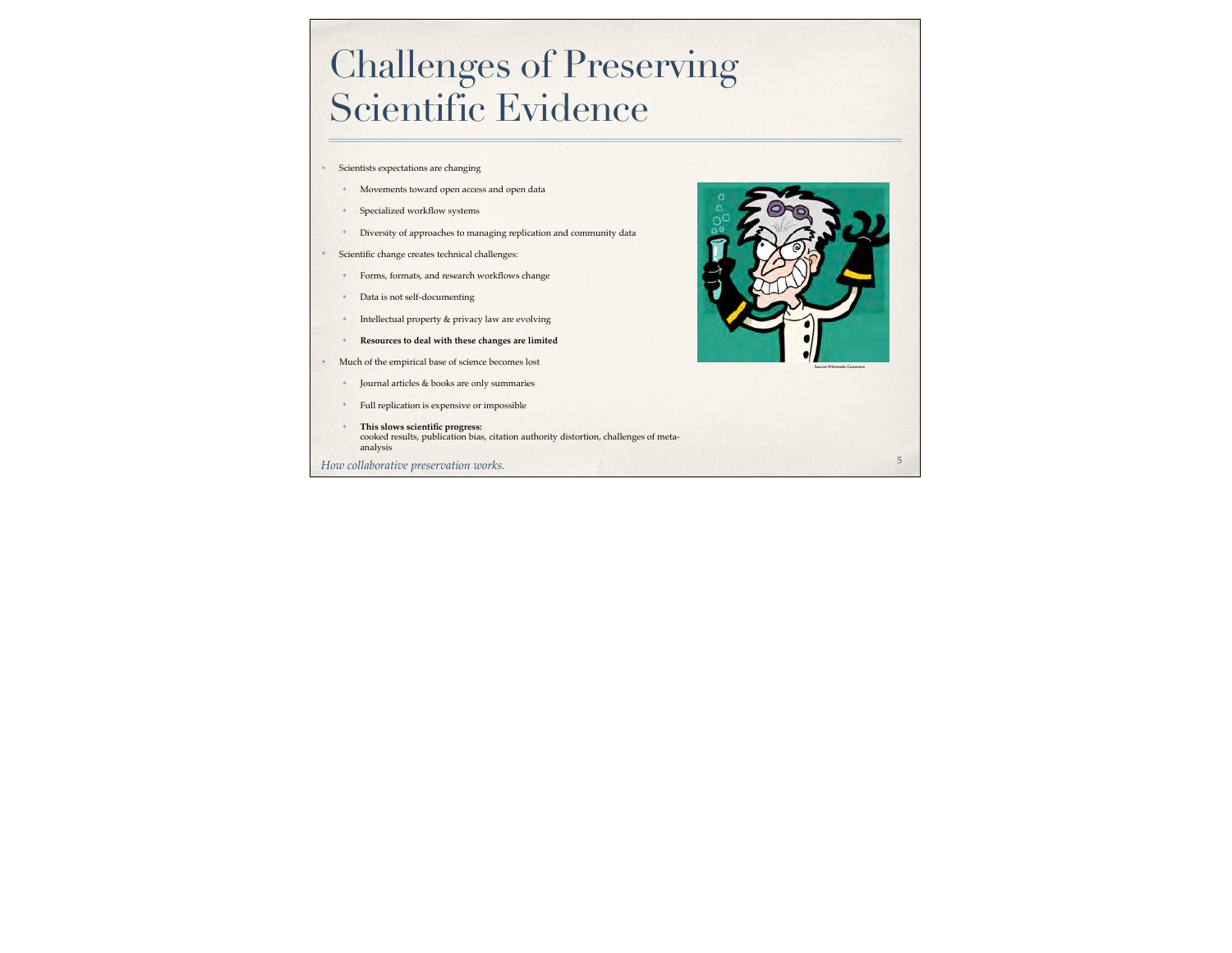# Converging trends in preservation

6

- ✤ Standardized criteria for evaluating trustworthiness of archives
	- ✤ TRAC; NARA TDR; Drambora
- ✤ Collaborative stewardship by memory institutions
	- ✤ Meta-Archive, CLOCKSS, COPUL, PeDALS, ADN, Chronopolis
- ✤ Technology for replication and verification
	- ✤ Solutions developed within the library/archival community: LOCKSS, IRODS, ACE, Duraspace
	- ✤ Commercial HPC and Cloud solutions: Hadoop, Crashplan, Mozy, AWS, etc.
	- ✤ P2P sharing: freenet, gnunet, Taho-LAFS

*How collaborative preservation works.*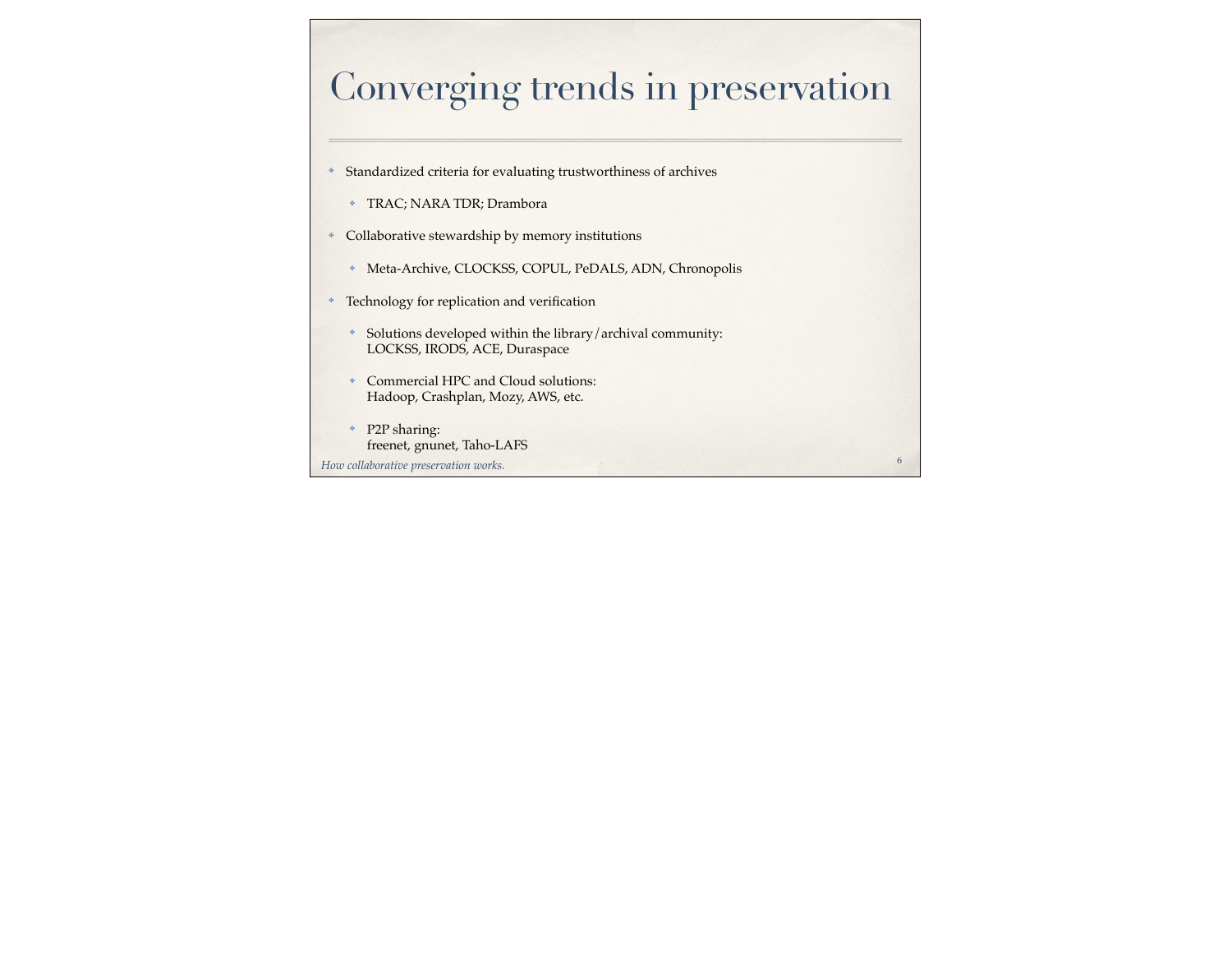### Benefits of Collaboration

*"Nothing new that is really interesting comes without collaboration"* -- James Watson

#### General Benefits

- ✤ Exposure to funding opportunities; collection development leads
- ✤ Division of labor in tracking law, technology, information science
- ✤ Combined experience in preservation practice
- Data-PASS Focus\*
	- ✤ Expanded discoverability of collections
		- ✤ Reach new audiences
		- ✤ Holdings across the joint collection are more complete
		- ✤ Virtual collections can be built from slices of the joint collection
	- ✤ Development and advocacy of archival good practices
		- ✤ (C*urrent initiative: outreach to professional associations in support of data citation*)
	- ✤ Insurance against institutional and technological failure

*How collaborative preservation works.* **\* And the museum of obsolete data storage technologies** <sup>7</sup>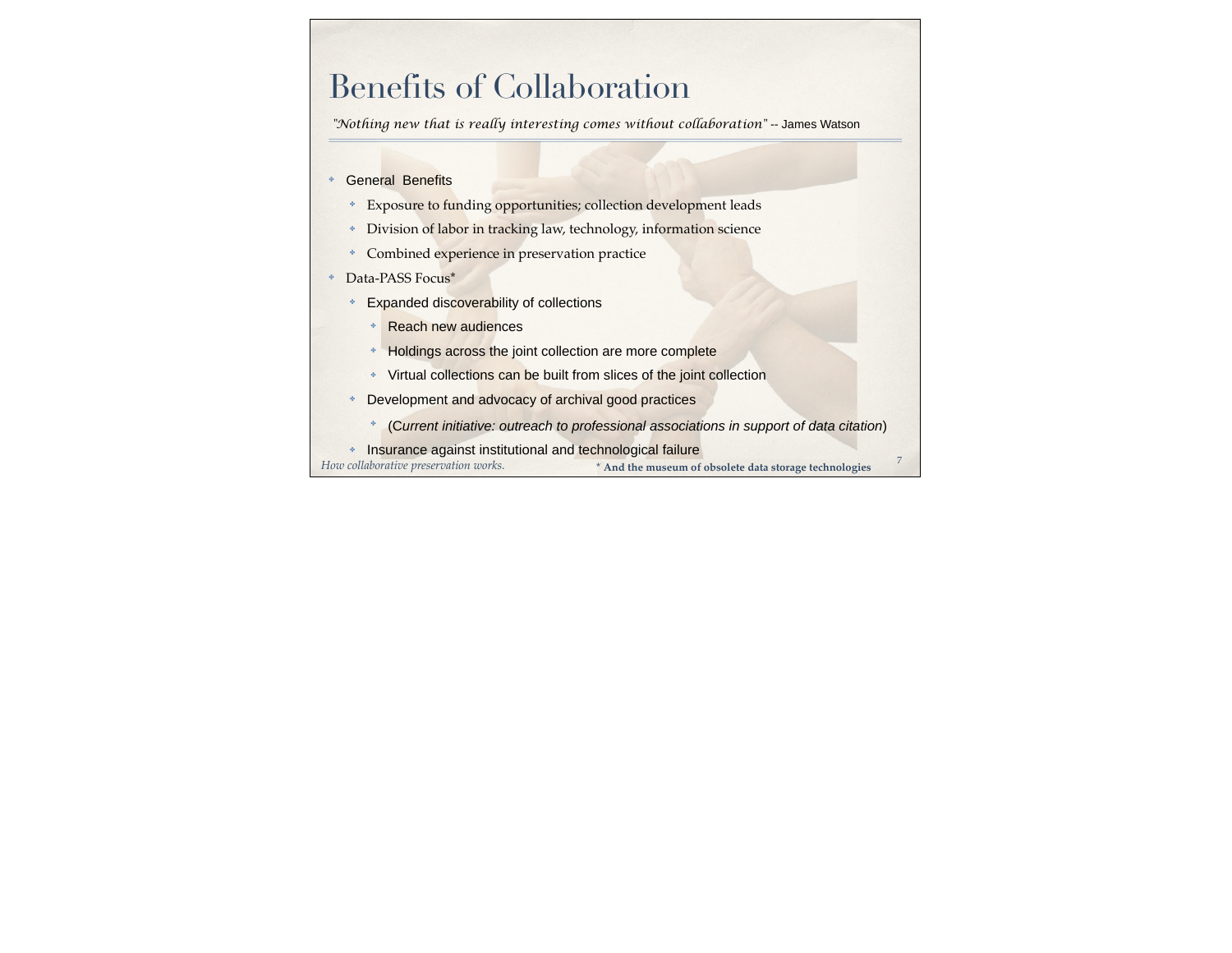## How Collaborative Stewardship acts as Insurance Against Preservation Failure

- ✤ *Collaborative replication & stewardship can substantially mitigate preservation risk from:*
	- ✤ External threats to institution failure:
		- ✤ funding loss; attacks; legal regime change; mission drift
	- ✤ Institutional failure:
		- ✤ Unintentional curatorial modification; Loss of institutional knowledge; Change in mission
- ✤ And also reduce preservation risk from:
- *How collaborative preservation works.* ✤ Media failure (from storage & media characteristics); Software & hardware infrastructure failures

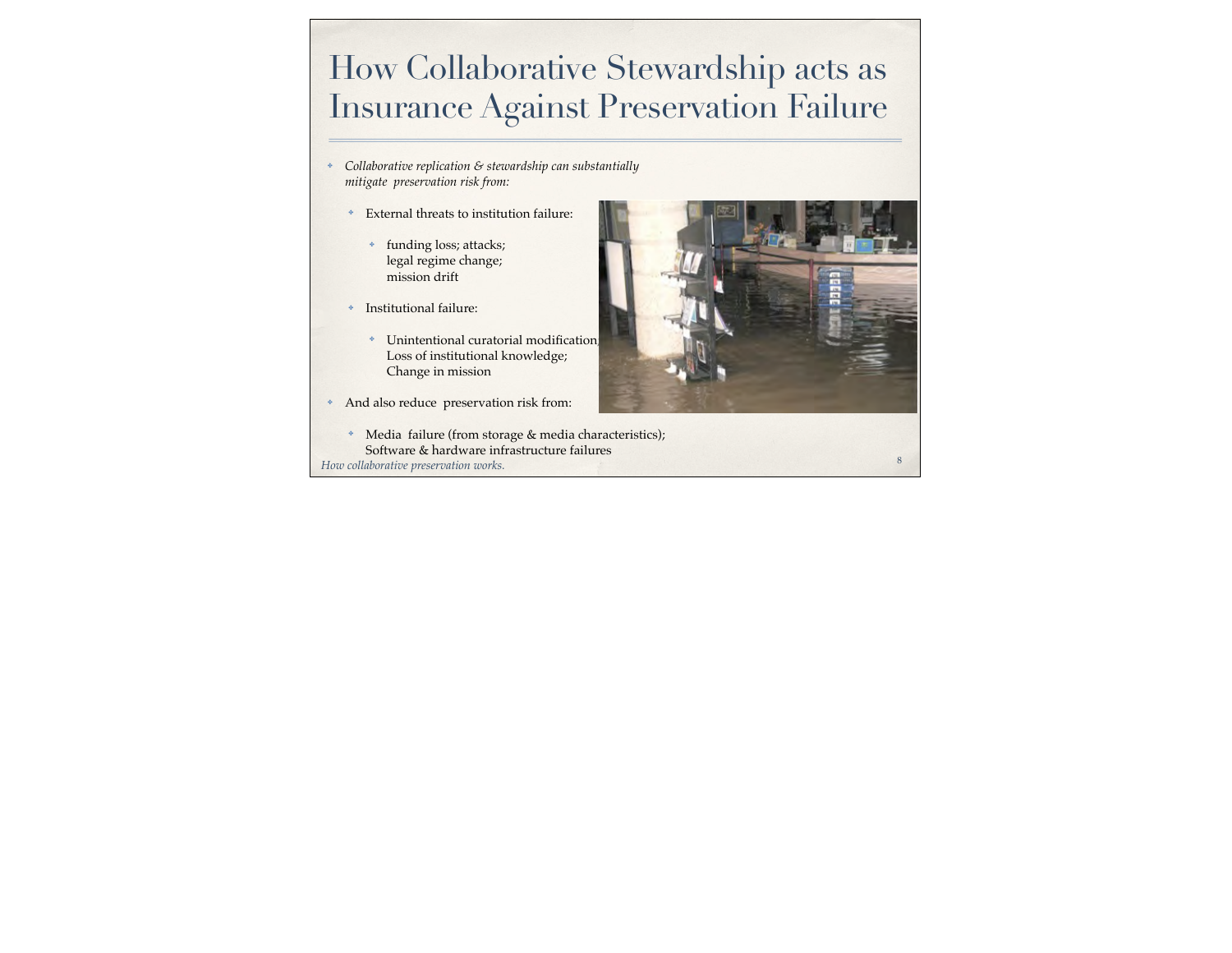# Shared Infrastructure

- ✤ Shared infrastructure can
	- ✤ reduce costs
	- ✤ reduce risk
	- ✤ coordinate operations
	- ✤ validate shared standards
- ✤ Data-PASS Shared Infrastructure
	- ✤ Shared Catalog
	- ✤ Policy-Driven Distributed Replication (in development)
	- ✤ The Dataverse Network (overlapping infrastructure)
- *How collaborative preservation works.*

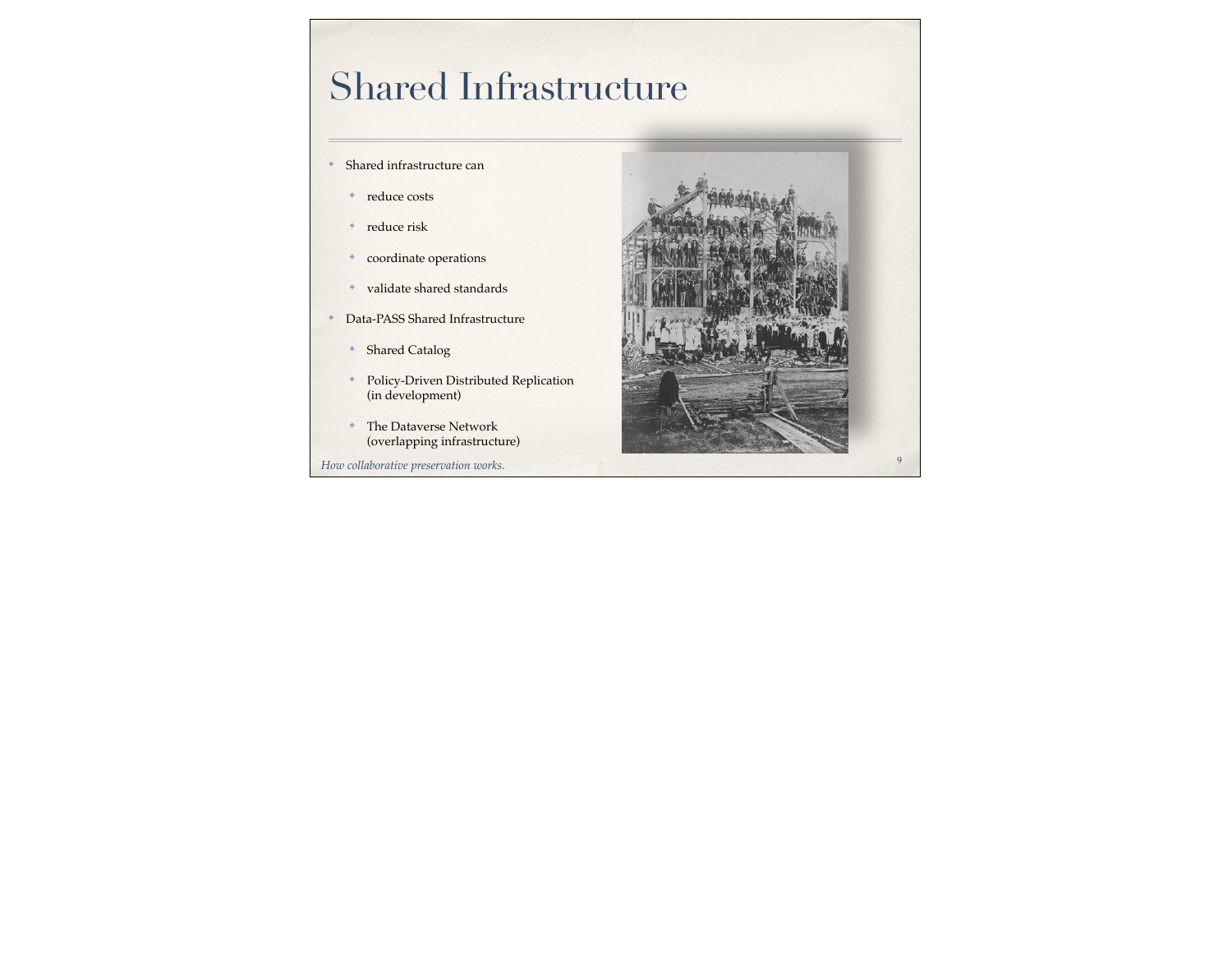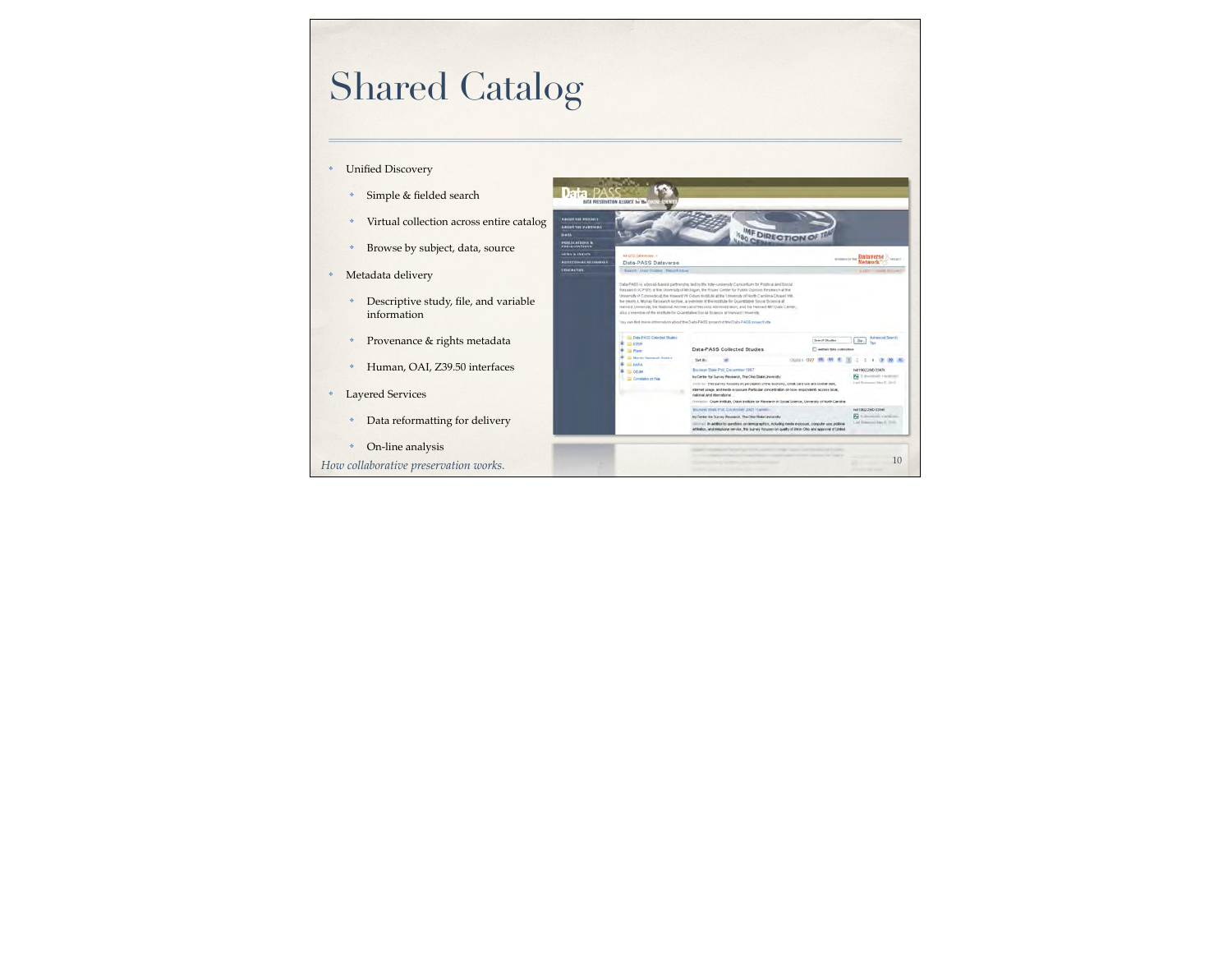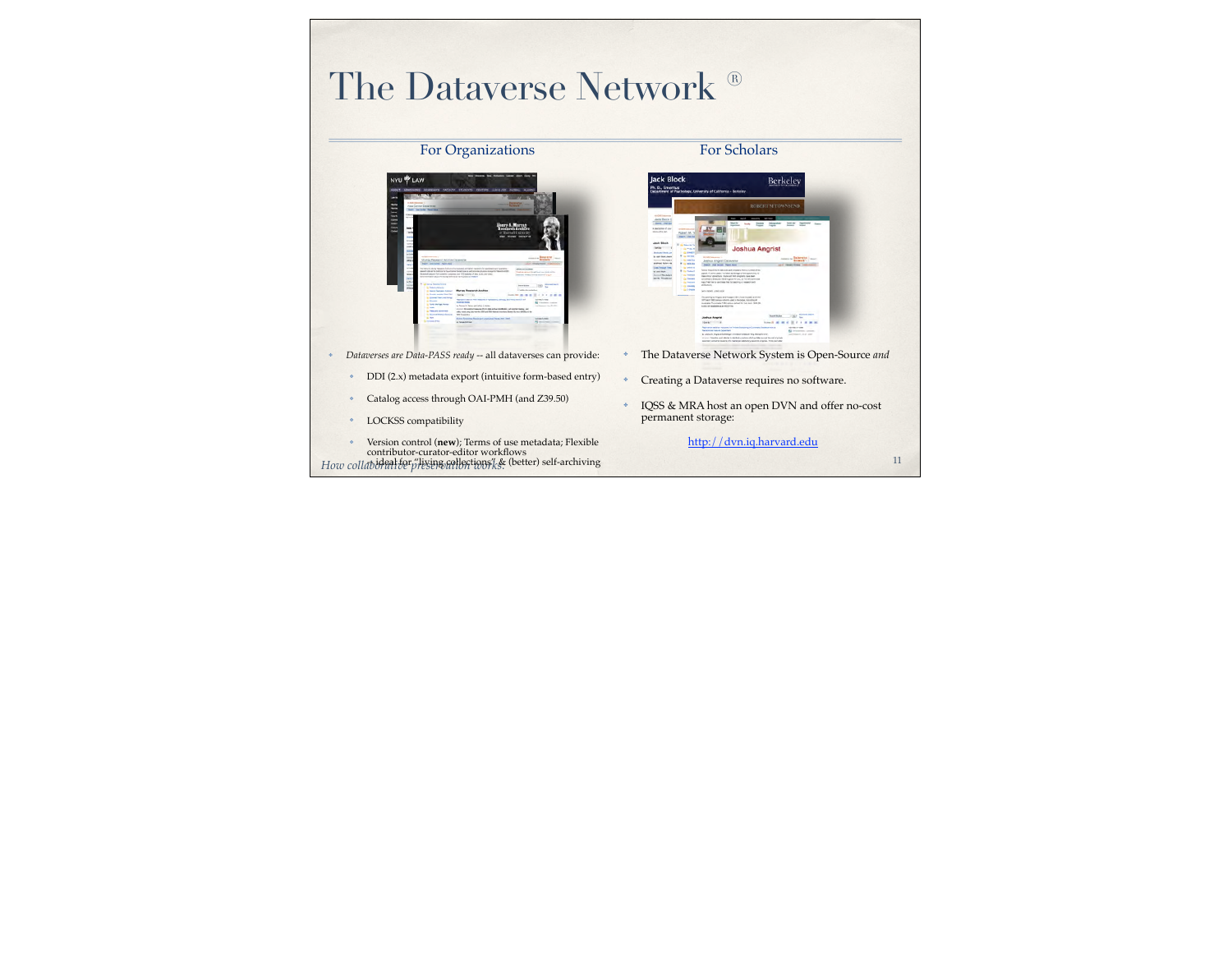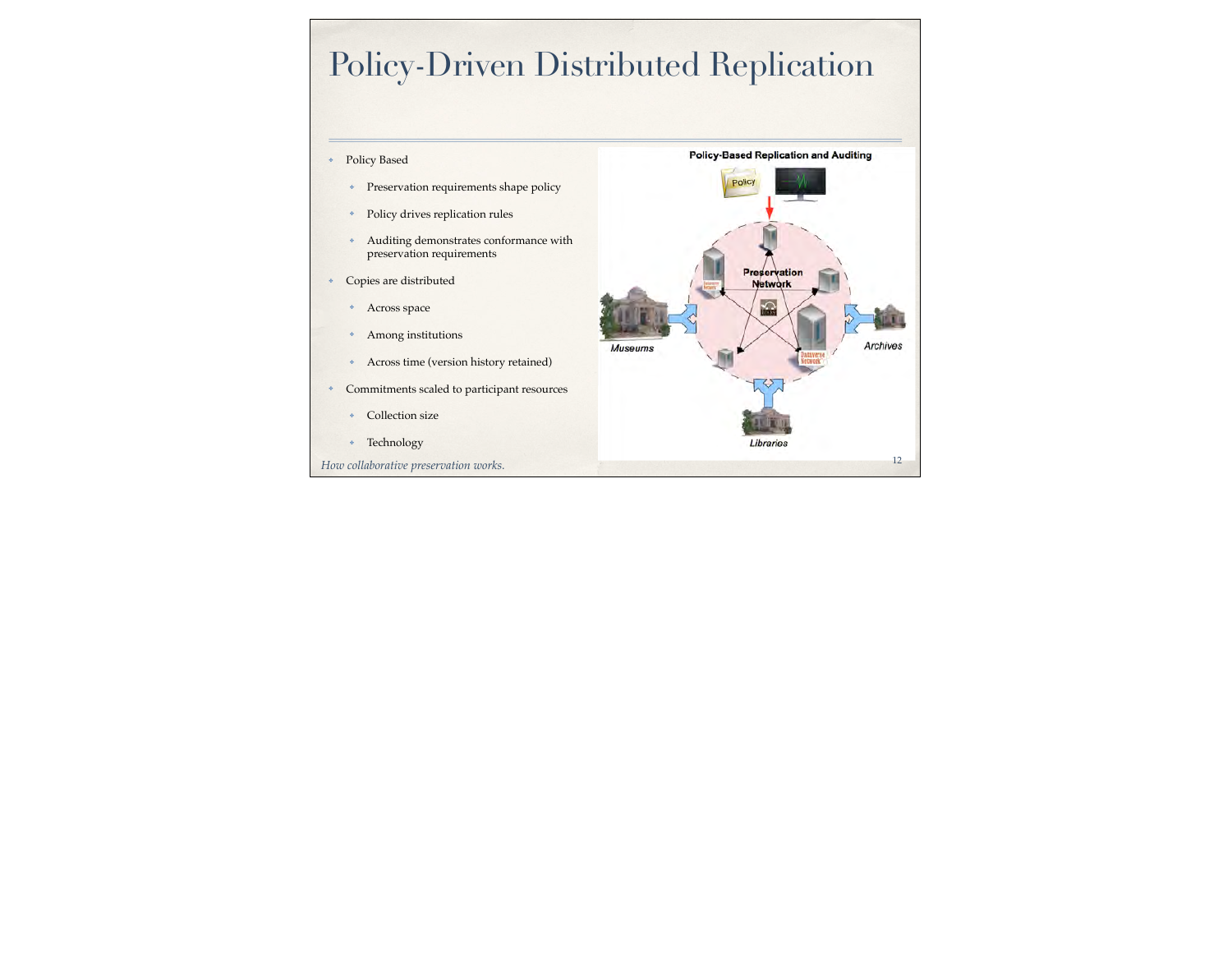# Structure of Collaboration

| Areas of collaboration                                                                                              |   | Steps to participation                                                                    |    |
|---------------------------------------------------------------------------------------------------------------------|---|-------------------------------------------------------------------------------------------|----|
| Partnership agreements                                                                                              |   | Partners agree to                                                                         |    |
| agreement on good practice;<br>permission to preserve;<br>partners offer to accept data transfer if archive fails * | ÷ | Publishing metadata<br>Use of replication system                                          |    |
| Coordinated operations                                                                                              | ÷ | Good archival practice<br>(TRAC compliance not required)                                  |    |
| shared leads;<br>regular communication;<br>collegial review available                                               | ÷ | Transfer protocols<br>Partners use the following technlogies                              |    |
| Shared good practice<br>metadata; preservation; confidentiality                                                     | ÷ | Light-weight protocols:<br>$OAI-PMH + DDI 2-life +$<br>HTTP harvestable data              |    |
| Circle of gifts norm<br>in-kind effort & resource;<br>contributions are voluntary & proportional                    |   | Software:<br>Could use a hosted dataverse or;<br>install open source OAI-PMH server, etc. |    |
|                                                                                                                     | ÷ | No fear - we can help!                                                                    | 13 |